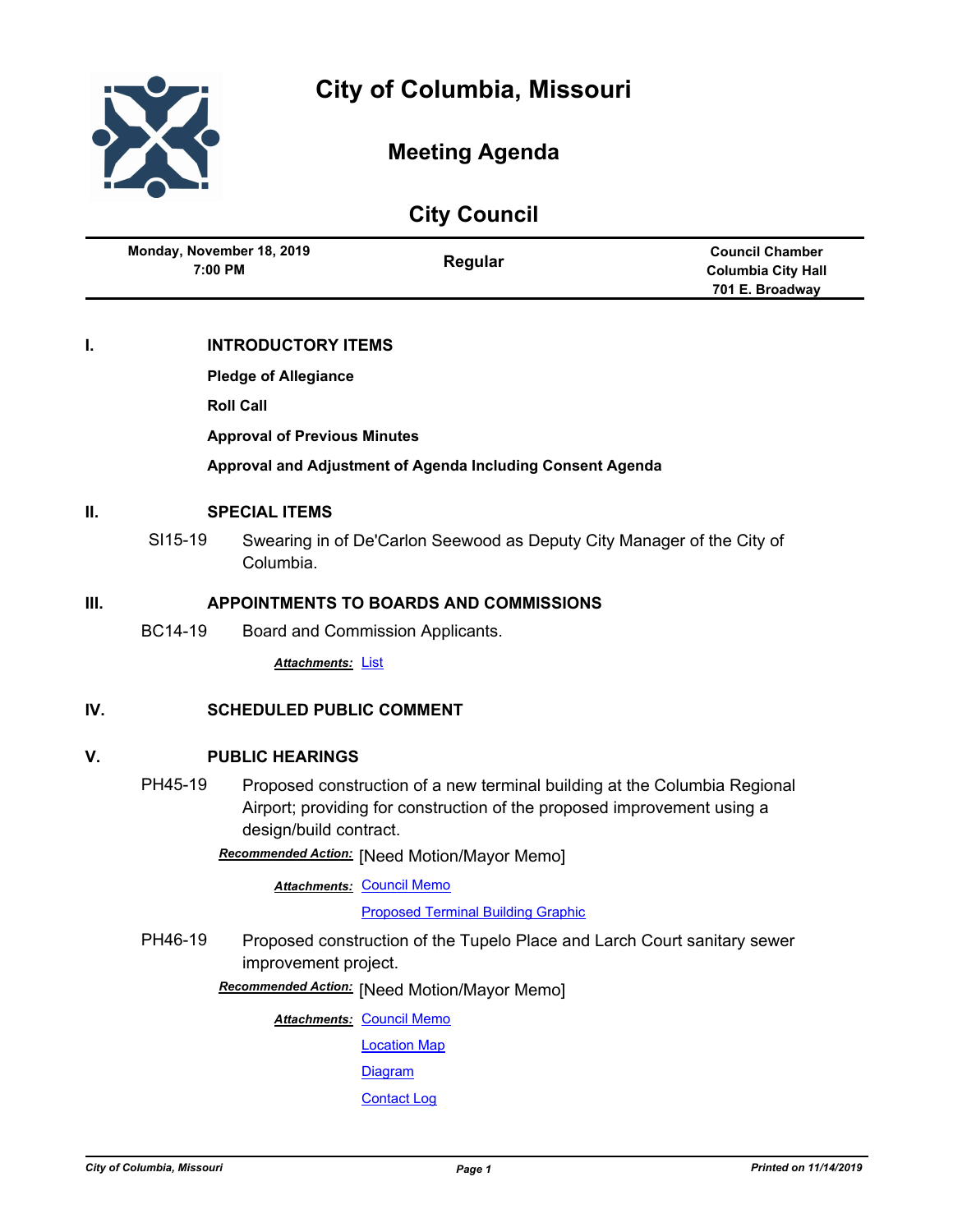PH47-19 Proposed construction of the Quail Drive storm water improvement project. **Recommended Action:** [Need Motion/Mayor Memo]

**Attachments: [Council Memo](http://gocolumbiamo.legistar.com/gateway.aspx?M=F&ID=b264e99a-eeb8-4af0-ab97-1024c7a3f9f4.docx)** 

[Location Map](http://gocolumbiamo.legistar.com/gateway.aspx?M=F&ID=fc66b386-3f14-463b-b3b0-8e5ee9fef8ed.pdf)

#### [Proposed Plan](http://gocolumbiamo.legistar.com/gateway.aspx?M=F&ID=af824f58-78ca-4025-9363-39d62292b347.pdf)

[Contact Log](http://gocolumbiamo.legistar.com/gateway.aspx?M=F&ID=bf76433d-5ca9-4bb1-a7c3-40c0feafeb2a.pdf)

PH48-19 Proposed construction of the Magnolia Falls Park improvement project to include construction of a playground structure and small shelter, renovation of the existing gravel perimeter trail, grading improvements to create an open playfield and expansion of the existing pond, construction of a small parking lot and an ADA walkway, and installation of signage, bike racks, fencing and landscaping.

[See B338-19/Mayor Memo] *Recommended Action:*

**Attachments: [Council Memo](http://gocolumbiamo.legistar.com/gateway.aspx?M=F&ID=3bacb084-8ce1-465c-9f71-02b052d82f71.docx)** 

[Plan](http://gocolumbiamo.legistar.com/gateway.aspx?M=F&ID=3e973ded-07ee-40b0-a3e3-557d4bd91d5e.pdf)

[Public Comments-1st IP Meeting and Online Survey](http://gocolumbiamo.legistar.com/gateway.aspx?M=F&ID=5f96bd83-bcf4-4eed-81db-1ee376548b92.pdf) [Public Comments-2nd IP Meeting and Online Survey](http://gocolumbiamo.legistar.com/gateway.aspx?M=F&ID=80050a94-6dda-48bd-b4e1-17d4c78de673.pdf)

B338-19 Authorizing construction of the Magnolia Falls Park improvement project to include construction of a playground structure and small shelter, renovation of the existing gravel perimeter trail, grading improvements to create an open playfield and expansion of the existing pond, construction of a small parking lot and an ADA walkway, and installation of signage, bike racks, fencing and landscaping; calling for bids through the Purchasing Division for a portion of the project.

Recommended Action: [2nd Read & Vote/Mayor Memo]

**Attachments: [Council Memo](http://gocolumbiamo.legistar.com/gateway.aspx?M=F&ID=0d77c481-7471-4a05-9a9d-342459ea4bb5.docx)** [Plan](http://gocolumbiamo.legistar.com/gateway.aspx?M=F&ID=767ed91c-eddb-45dc-879d-ac4804a0217c.pdf) [Public Comments-1st IP Meeting and Online Survey](http://gocolumbiamo.legistar.com/gateway.aspx?M=F&ID=e0ed9fa2-aa43-4422-ae59-e0febe83c292.pdf) [Public Comments-2nd IP Meeting and Online Survey](http://gocolumbiamo.legistar.com/gateway.aspx?M=F&ID=0640476e-6717-43c0-a8bc-ab3e83d72669.pdf) **[Ordinance](http://gocolumbiamo.legistar.com/gateway.aspx?M=F&ID=8fccca9d-e945-42cb-b505-03cbbc8a2a06.doc)** 

# **VI. OLD BUSINESS**

B337-19 Authorizing a power purchase agreement with Boone Stephens Solar I, LLC.

Recommended Action: [2nd Read & Vote/Mayor Memo]

**Attachments: [Council Memo](http://gocolumbiamo.legistar.com/gateway.aspx?M=F&ID=82d05685-51d5-49ca-8a06-d8698d35e9f7.docx)** 

**[Ordinance](http://gocolumbiamo.legistar.com/gateway.aspx?M=F&ID=25def1b0-9f0b-46d4-89fd-eaeb3c7a03b3.doc)**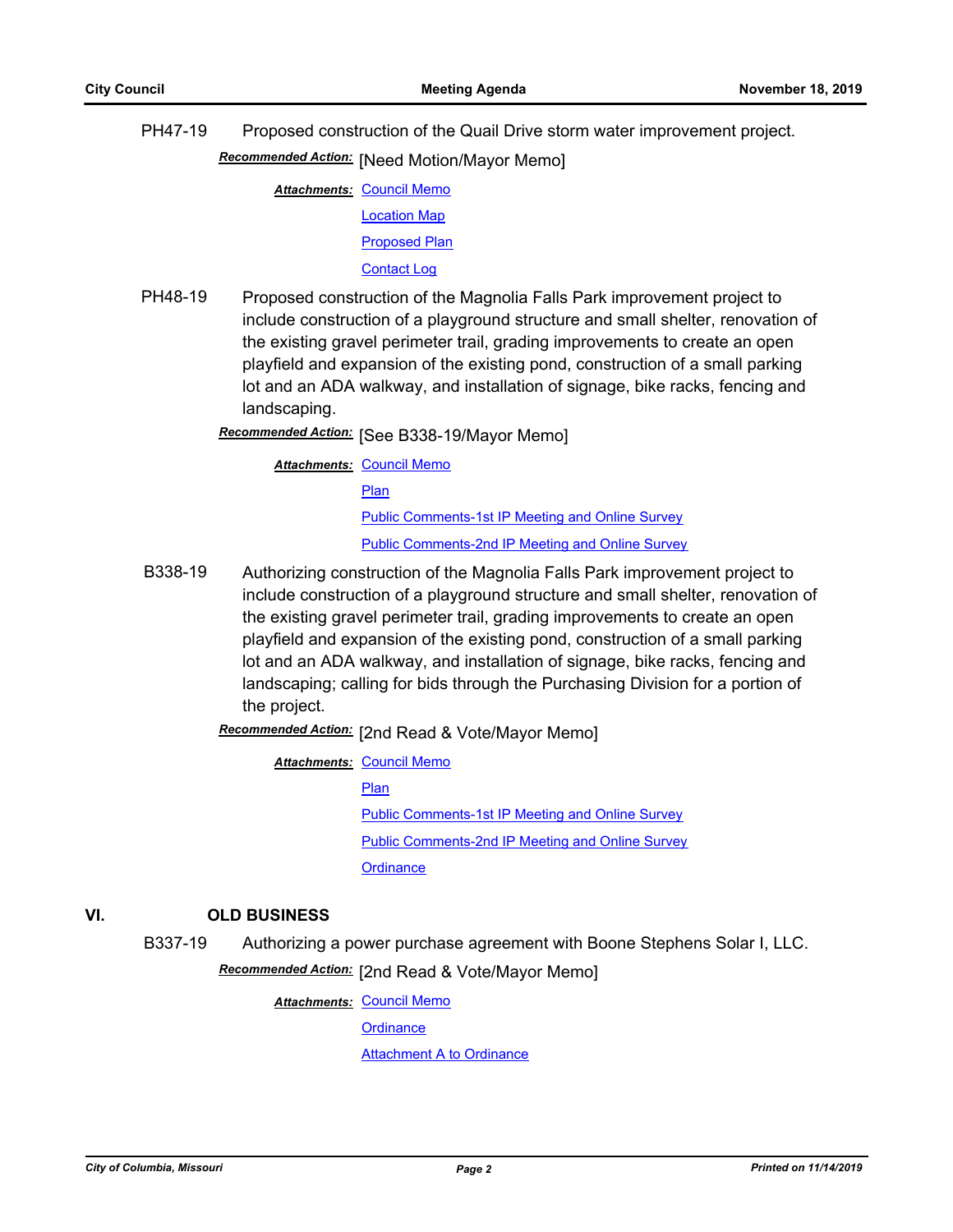B345-19 Amending Chapters 4 and 24 of the City Code relating to the regulation of sidewalk cafes.

[2nd Read & Vote/Mayor Memo] *Recommended Action:*

**Attachments: [Council Memo](http://gocolumbiamo.legistar.com/gateway.aspx?M=F&ID=344f9915-ea0c-4d36-8045-8b86221f903c.docx)** 

**[Ordinance](http://gocolumbiamo.legistar.com/gateway.aspx?M=F&ID=7ae3b50c-8e9f-45cf-aabf-ed32c9c3090c.doc)** 

# **VII. CONSENT AGENDA**

B330-19 Approving the Final Plat of "Northwest Highlands Second Addition, Plat No. 2" located on the northwest corner of the intersection of Mikel Street and Hardin Street; authorizing a performance contract (Case No. 223-2019).

Recommended Action: [2nd Read & Vote/Mayor Memo]

**Attachments: [Council Memo](http://gocolumbiamo.legistar.com/gateway.aspx?M=F&ID=e11439b1-2c3d-455c-9c53-62c064e8bfbe.docx)** [Locator Maps](http://gocolumbiamo.legistar.com/gateway.aspx?M=F&ID=1efb6af2-eac0-4f10-9614-0caea0224a09.pdf) [Final Plat](http://gocolumbiamo.legistar.com/gateway.aspx?M=F&ID=12561fde-a9bf-4fd9-9d59-7109351e9b7c.pdf) **[Ordinance](http://gocolumbiamo.legistar.com/gateway.aspx?M=F&ID=f9029882-299c-44b5-bc8a-a26f4eb8bbb3.doc)** [Exhibit A to Ordinance](http://gocolumbiamo.legistar.com/gateway.aspx?M=F&ID=150c311b-78d7-4ab5-a565-72ad08fce3ca.pdf)

B331-19 Vacating street right-of-way at the east terminus of Jacobs Place located between East Broadway (State Route WW) and Broadway East Terrace Subdivision (Case No. 183-2019).

**Recommended Action:** [2nd Read & Vote/Mayor Memo]

**Attachments: [Council Memo](http://gocolumbiamo.legistar.com/gateway.aspx?M=F&ID=593dd62f-08cc-42e5-942b-1d811e5b5cf7.docx)** 

[Locator Maps](http://gocolumbiamo.legistar.com/gateway.aspx?M=F&ID=c923a8f0-5f4d-4ee3-913d-fb2a25df1510.pdf)

**[Vacation Graphic](http://gocolumbiamo.legistar.com/gateway.aspx?M=F&ID=b0027324-b5e0-4797-a7a4-ac4112d16094.pdf)** 

**[Ordinance](http://gocolumbiamo.legistar.com/gateway.aspx?M=F&ID=e3228308-2036-473e-8775-8ca98899e6bb.doc)** 

B332-19 Authorizing an annexation agreement with Old Hawthorne Development LLC for property located on the south side of Highway WW (4172 E. Highway WW) (Case No. 175-19).

**Recommended Action:** [2nd Read & Vote/Mayor Memo]

**Attachments: [Council Memo](http://gocolumbiamo.legistar.com/gateway.aspx?M=F&ID=0dde877a-8732-4eb1-8cca-69052cd15530.docx)** 

[Locator Maps](http://gocolumbiamo.legistar.com/gateway.aspx?M=F&ID=abca06e0-497f-4485-bc12-eb7ed077533d.pdf)

**[Ordinance](http://gocolumbiamo.legistar.com/gateway.aspx?M=F&ID=1f230bb0-f61f-4b54-b0ca-ec8720411f20.doc)**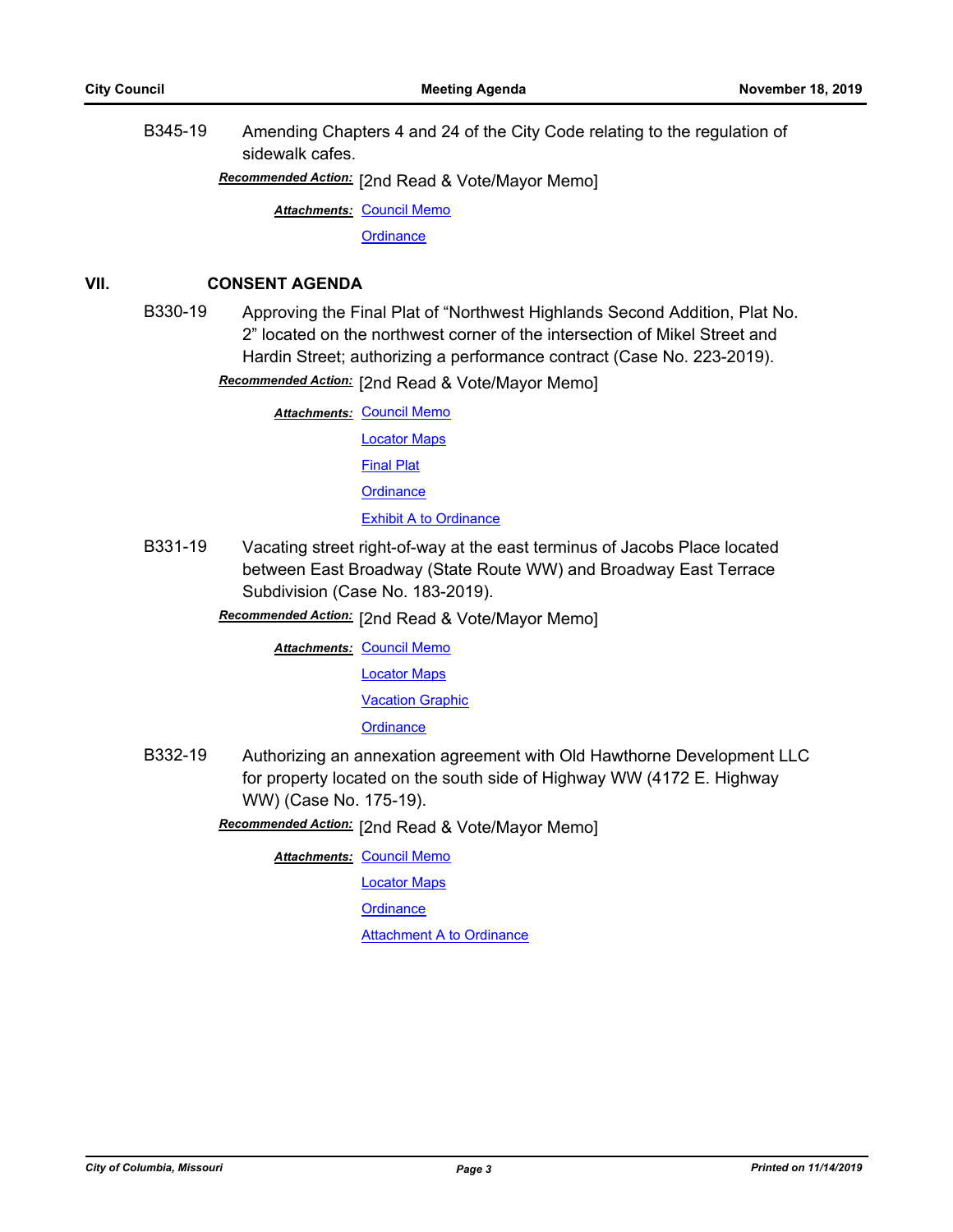B333-19 Authorizing a motor vehicle crash data license agreement with the Missouri Highways and Transportation Commission for the purpose of analyzing data for potential safety enhancement improvement projects.

Recommended Action: [2nd Read & Vote/Mayor Memo]

**Attachments: [Council Memo](http://gocolumbiamo.legistar.com/gateway.aspx?M=F&ID=31c4bda5-302c-4436-9637-998258b616bf.docx)** 

**[Ordinance](http://gocolumbiamo.legistar.com/gateway.aspx?M=F&ID=3e850fbc-e3e7-4f27-be07-3f438171c0f2.doc)** 

[Exhibit A to Ordinance](http://gocolumbiamo.legistar.com/gateway.aspx?M=F&ID=fd81d030-c9e5-41c9-8c6c-86a6ef1920be.pdf)

B334-19 Authorizing a cooperative agreement with the Missouri Department of Conservation for a Tree Resource Improvement and Maintenance (TRIM) grant for the Emerald Ash Borer (EAB) management plan; amending the FY 2020 Annual Budget by appropriating funds.

**Recommended Action:** [2nd Read & Vote/Mayor Memo]

**Attachments: [Council Memo](http://gocolumbiamo.legistar.com/gateway.aspx?M=F&ID=e1c09d2d-6a54-489d-8e97-a68a9d827dfd.docx) [Ordinance](http://gocolumbiamo.legistar.com/gateway.aspx?M=F&ID=9519e596-0d71-45ce-a7db-3cef4872c585.doc)** [Exhibit A to Ordinance](http://gocolumbiamo.legistar.com/gateway.aspx?M=F&ID=9ca1d195-0b04-4899-8eaf-060ec6e4e8d7.pdf)

B335-19 Amending the FY 2020 Annual Budget by appropriating funds received from the University of Missouri and the Economic Development Administration associated with construction of the Discovery Drive Roadway and Sewer Extension Project.

[2nd Read & Vote/Mayor Memo] *Recommended Action:*

**Attachments: [Council Memo](http://gocolumbiamo.legistar.com/gateway.aspx?M=F&ID=2563f383-009d-4cc7-8aff-3d9c9d3019d2.docx)** 

**[Ordinance](http://gocolumbiamo.legistar.com/gateway.aspx?M=F&ID=62bf5dfb-a98f-4a31-9c22-4e30b8622dc9.doc)** 

B336-19 Accepting conveyances for street and sidewalk purposes.

Recommended Action: [2nd Read & Vote/Mayor Memo]

**Attachments: [Council Memo](http://gocolumbiamo.legistar.com/gateway.aspx?M=F&ID=2ecd5084-c9ce-4e7e-8f6a-df2e84507ad6.docx)** 

**[Ordinance](http://gocolumbiamo.legistar.com/gateway.aspx?M=F&ID=f77558d7-5772-447b-8dc8-1c6fc9cf12da.doc)** 

B339-19 Authorizing a tax credit agreement with the Missouri Development Finance Board and Columbia Center for Urban Agriculture relating to construction of the Clary-Shy Community Park - Agriculture Park - Phase II improvement project.

**Recommended Action:** [2nd Read & Vote/Mayor Memo]

**Attachments: [Council Memo](http://gocolumbiamo.legistar.com/gateway.aspx?M=F&ID=fa1e7867-b1e2-4c31-90b4-bd398d391cd8.docx)** 

**[Ordinance](http://gocolumbiamo.legistar.com/gateway.aspx?M=F&ID=8980dc1d-d8c6-41b4-9b93-ab62aa2da7eb.doc)**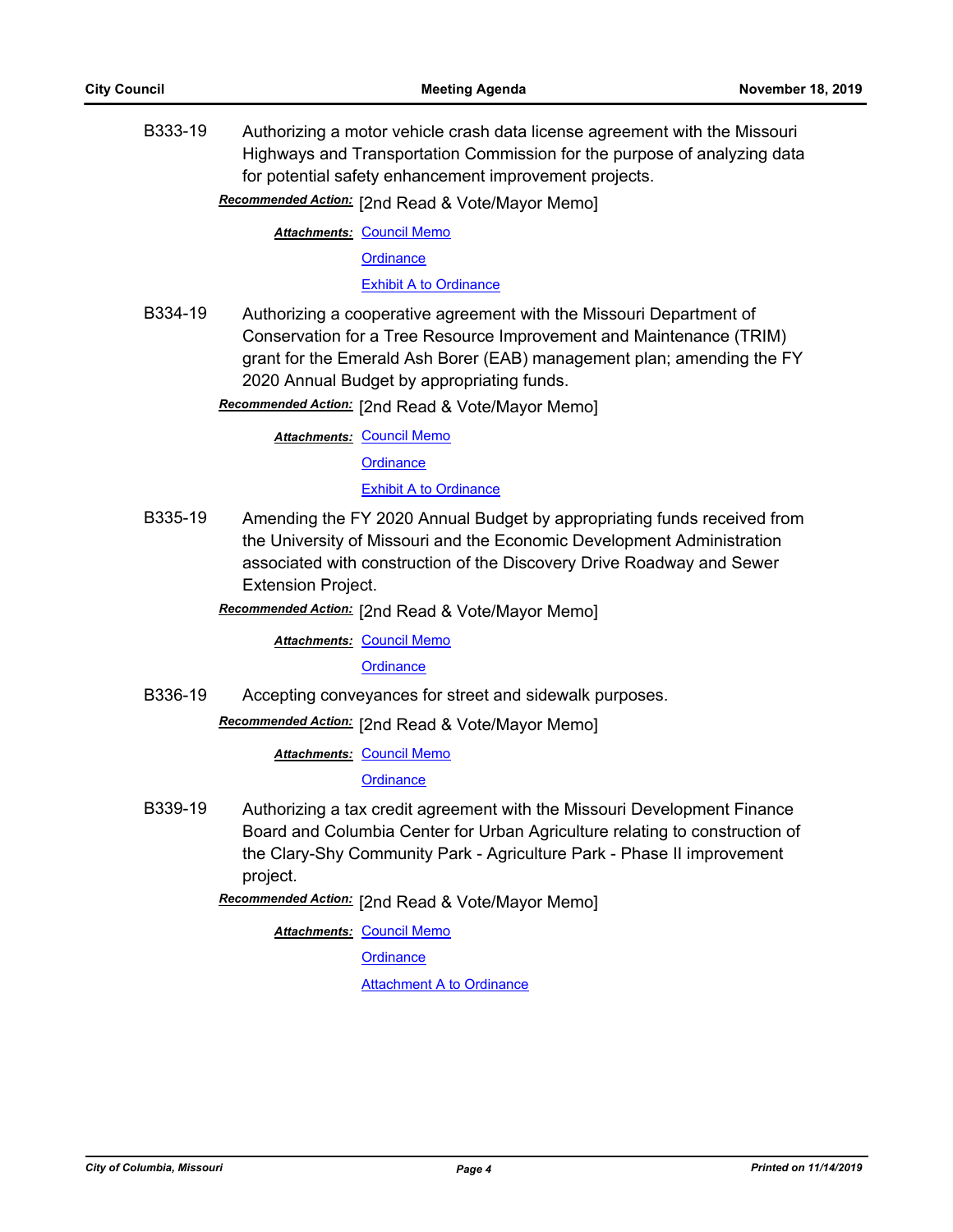B340-19 Amending the FY 2020 Annual Budget by appropriating funds for the 2021 Columbia Bicentennial (CoMo200) planning efforts.

Recommended Action: [2nd Read & Vote/Mayor Memo]

**Attachments: [Council Memo](http://gocolumbiamo.legistar.com/gateway.aspx?M=F&ID=e96b3277-55a2-4db8-a3ee-800d5e9d8e8f.docx)** 

**[Ordinance](http://gocolumbiamo.legistar.com/gateway.aspx?M=F&ID=c6e722a6-350d-4899-b113-61a5be36d8d9.doc)** 

- B341-19 Authorizing a contract with the Missouri Department of Transportation Highway Safety and Traffic Division for acceptance of a grant for a DWI traffic enforcement unit; amending the FY 2020 Annual Budget by appropriating funds.
	- **Recommended Action:** [2nd Read & Vote/Mayor Memo]

**Attachments: [Council Memo](http://gocolumbiamo.legistar.com/gateway.aspx?M=F&ID=9192a207-6979-44e7-b6d3-a3a038f02d02.docx)** 

**[Ordinance](http://gocolumbiamo.legistar.com/gateway.aspx?M=F&ID=c26bc9ab-78f9-48fa-a4ae-24354eacc0c3.doc)** 

[Exhibit A to Ordinance](http://gocolumbiamo.legistar.com/gateway.aspx?M=F&ID=47d65fbc-2c54-4102-b714-c3b326e68cfa.pdf)

B342-19 Authorizing a contract with the Missouri Department of Transportation - Highway Safety and Traffic Division for acceptance of a grant for DWI enforcement relating to sobriety checkpoints and saturation patrols; amending the FY 2020 Annual Budget by appropriating funds.

Recommended Action: [2nd Read & Vote/Mayor Memo]

**Attachments: [Council Memo](http://gocolumbiamo.legistar.com/gateway.aspx?M=F&ID=3c7e46b9-930f-4d38-98ed-f7db5223423f.docx) [Ordinance](http://gocolumbiamo.legistar.com/gateway.aspx?M=F&ID=69db449f-903f-41b5-989b-5aa9f81586d2.doc)** 

[Exhibit A to Ordinance](http://gocolumbiamo.legistar.com/gateway.aspx?M=F&ID=206af144-2c0b-40c5-b61d-75807caf8768.pdf)

B343-19 Authorizing a contract with the Missouri Department of Transportation - Highway Safety and Traffic Division for acceptance of a grant to conduct special traffic enforcement of hazardous moving violations; amending the FY 2020 Annual Budget by appropriating funds.

Recommended Action: [2nd Read & Vote/Mayor Memo]

**Attachments: [Council Memo](http://gocolumbiamo.legistar.com/gateway.aspx?M=F&ID=ed9faa20-2bda-4b40-9b0e-379b077b2edc.docx) [Ordinance](http://gocolumbiamo.legistar.com/gateway.aspx?M=F&ID=22fd292a-c749-4ba1-a2a0-7ef6e0945e8c.doc)** [Exhibit A to Ordinance](http://gocolumbiamo.legistar.com/gateway.aspx?M=F&ID=43f29359-ab06-40d4-8f2e-f902acaf2927.pdf)

B344-19 Authorizing a fire service cooperative agreement with the Boone County Fire Protection District relating to primary service responsibility and automatic aid where service boundaries overlap in areas along Interstate 70 and Highway 63.

Recommended Action: [2nd Read & Vote/Mayor Memo]

**Attachments: [Council Memo](http://gocolumbiamo.legistar.com/gateway.aspx?M=F&ID=5ac9733a-cb37-4e38-b079-b696392c886b.docx) [Ordinance](http://gocolumbiamo.legistar.com/gateway.aspx?M=F&ID=5f02e5c8-9169-485e-9e89-15ef437dd924.doc) [Exhibit A to Ordinance](http://gocolumbiamo.legistar.com/gateway.aspx?M=F&ID=583c066b-fc7f-4dfa-b451-b3aca502c1fe.pdf)**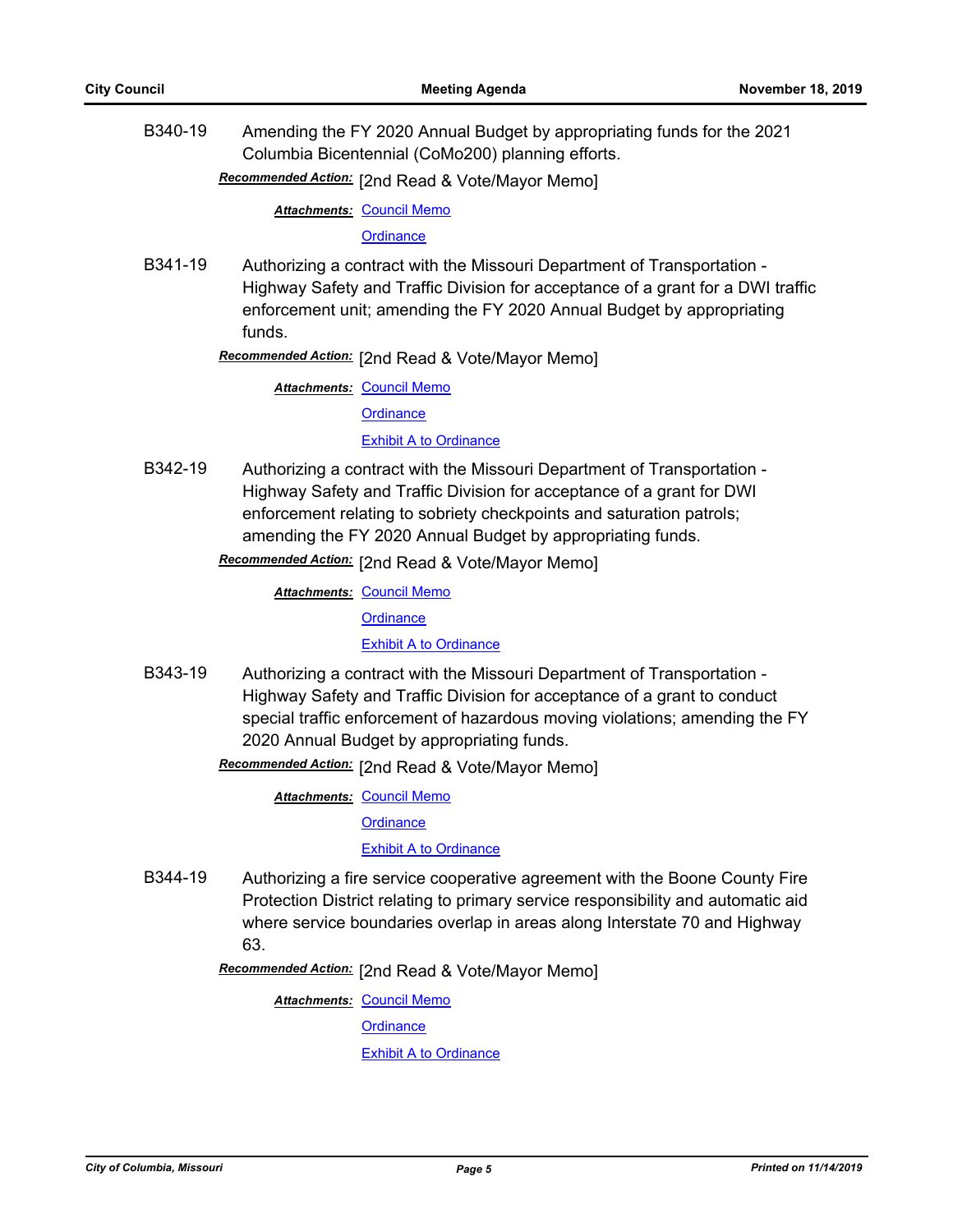B346-19 Changing the uses allowed within Lot 1 of Centerstate Plat 6 (also known as "Ruby Tuesday PD Plan") located on the south side of Vandiver Drive and north of Bass Pro Drive (3310 Vandiver Drive) to allow a medical marijuana dispensary as an allowed use; approving a statement of intent (Case No. 190-2019).

[2nd Read & Vote/Mayor Memo] *Recommended Action:*

**Attachments: [Council Memo](http://gocolumbiamo.legistar.com/gateway.aspx?M=F&ID=c09a463e-9d93-4643-bd65-ed8866b2db70.docx)** [Staff Report to Planning and Zoning Commission](http://gocolumbiamo.legistar.com/gateway.aspx?M=F&ID=783f533e-0d18-4a55-b047-54a6d58b94e0.docx) [Locator Maps](http://gocolumbiamo.legistar.com/gateway.aspx?M=F&ID=479d76be-622d-4e59-b396-3c052e23ca77.pdf) [Attachment to PZC Report-Approved Ruby Tuesday C-P Development Plan](http://gocolumbiamo.legistar.com/gateway.aspx?M=F&ID=971d06ca-c17c-48b7-b161-e1959ae51d81.pdf) [Excerpts from Minutes](http://gocolumbiamo.legistar.com/gateway.aspx?M=F&ID=1dd3aea9-cba3-4e2a-b05c-d86ac93f4ce5.docx) [Public Correspondence](http://gocolumbiamo.legistar.com/gateway.aspx?M=F&ID=241d71eb-a160-4112-aaab-252106a42dbb.pdf) **[Ordinance](http://gocolumbiamo.legistar.com/gateway.aspx?M=F&ID=d5f01107-d832-450f-bdd9-1a8c095cb8b0.doc) [Exhibit A to Ordinance](http://gocolumbiamo.legistar.com/gateway.aspx?M=F&ID=42f5d82a-9060-43c9-a45e-76fb3c5c0bda.pdf)** 

B347-19 Approving the Final Plat of "Truman Solar" located on the south side of I-70 Drive SE and approximately 2,000 feet east of St. Charles Road; authorizing a performance contract (Case No. 202-2019).

Recommended Action: [2nd Read & Vote/Mayor Memo]

| <b>Attachments: Council Memo</b> |
|----------------------------------|
| <b>Locator Maps</b>              |
| <b>Final Plat</b>                |
| Ordinance                        |
| <b>Exhibit A to Ordinance</b>    |
|                                  |

R161-19 Expressing support for a grant application by the University of Missouri-Columbia for an analytical safety study of electric-assist scooters as part of the Behavioral Traffic Safety Cooperative Research Program.

**Recommended Action:** [Read & Vote/Mayor Memo]

**Attachments: [Council Memo](http://gocolumbiamo.legistar.com/gateway.aspx?M=F&ID=7522fcd1-7392-481d-8a43-e972dbc7e0d4.docx)** 

[Proposed Letter of Support](http://gocolumbiamo.legistar.com/gateway.aspx?M=F&ID=70d4ce6a-c9ac-4165-886e-03e3c2461014.docx)

**[Resolution](http://gocolumbiamo.legistar.com/gateway.aspx?M=F&ID=84db3434-b3b6-4fb0-8053-aea79d7e5d29.doc)** 

R162-19 Authorizing an agreement with the Missouri Basketball Coaches Association for sports development funding under the Tourism Development Program for the FY 2020 Norm Stewart Classic "48 Hours of High School Basketball" event.

**Recommended Action:** [Read & Vote/Mayor Memo]

**Attachments: [Council Memo](http://gocolumbiamo.legistar.com/gateway.aspx?M=F&ID=20f67673-031f-4b20-af22-ec5ddbd87fb9.docx)** 

**[Resolution](http://gocolumbiamo.legistar.com/gateway.aspx?M=F&ID=7ac4f6bb-1dca-4cc1-a1ae-44a83470a6e4.doc)** 

[Attachment A to Resolution](http://gocolumbiamo.legistar.com/gateway.aspx?M=F&ID=c742129c-77f7-43a8-8f13-11747bc28efc.pdf)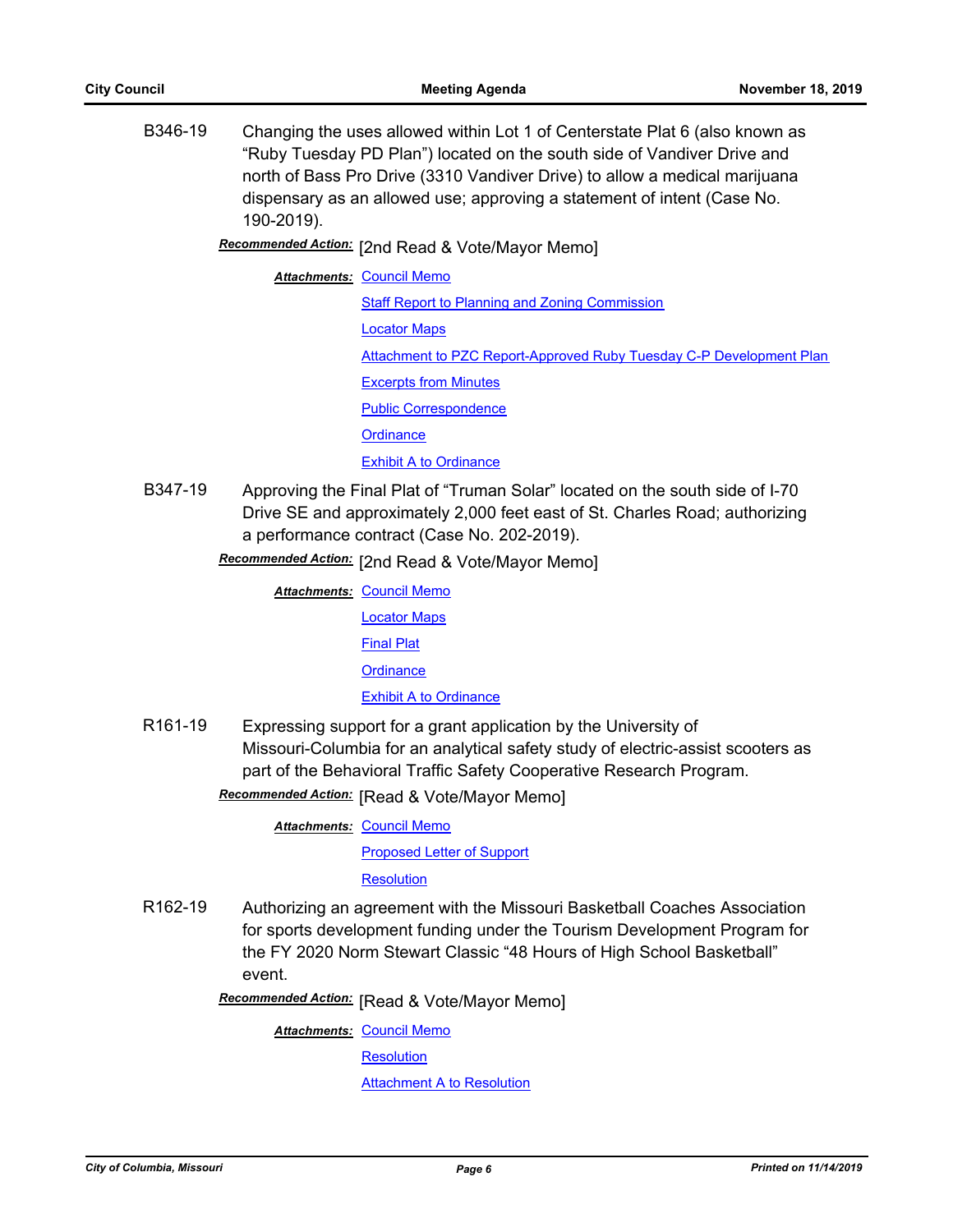R163-19 Authorizing agreements for FY 2020 Signature Series Funding under the Tourism Development Program.

**Recommended Action:** [Read & Vote/Mayor Memo]

**Attachments: [Council Memo](http://gocolumbiamo.legistar.com/gateway.aspx?M=F&ID=76c15bd1-6ab3-4e44-b548-d3fd9872127b.docx)** 

**[Resolution](http://gocolumbiamo.legistar.com/gateway.aspx?M=F&ID=72baf753-aa4d-4816-8059-3270c0bd47eb.doc)** 

**[Attachment A to Resolution](http://gocolumbiamo.legistar.com/gateway.aspx?M=F&ID=3116d832-9cf3-42d3-b128-c0347b0d9b3b.pdf)** 

**[Attachment B to Resolution](http://gocolumbiamo.legistar.com/gateway.aspx?M=F&ID=96fd435c-2bc5-4824-b9e8-ee4cbcd9f91e.pdf)** 

[Attachment C to Resolution](http://gocolumbiamo.legistar.com/gateway.aspx?M=F&ID=8d170b0d-315f-48e3-bc21-1408dda1d376.pdf)

**[Attachment D to Resolution](http://gocolumbiamo.legistar.com/gateway.aspx?M=F&ID=59f3a09c-886f-4218-8bd2-af4a3c49ef0e.pdf)** 

**[Attachment E to Resolution](http://gocolumbiamo.legistar.com/gateway.aspx?M=F&ID=0ee73058-9c34-4f6e-a68a-58243f82de59.pdf)** 

[Attachment F to Resolution](http://gocolumbiamo.legistar.com/gateway.aspx?M=F&ID=4aa6f755-2767-4022-84f2-921b9e8241af.pdf)

R164-19 Authorizing the installation of a street light on the west side of Apple Tree Court.

**Recommended Action:** [Read & Vote/Mayor Memo]

**Attachments: [Council Memo](http://gocolumbiamo.legistar.com/gateway.aspx?M=F&ID=b7dfb4ff-b2ab-466b-9355-7f8325012cb0.docx)** 

**[Resolution](http://gocolumbiamo.legistar.com/gateway.aspx?M=F&ID=04f4b19e-ec79-41fc-b11f-caee6202024e.doc)** 

[Exhibit A to Resolution](http://gocolumbiamo.legistar.com/gateway.aspx?M=F&ID=33dc841d-8db8-4256-a689-12f15df075a3.pdf)

R165-19 Authorizing a memorandum of understanding with Ring LLC for access to the "Neighbors by Ring" portal application to assist in law enforcement operations and investigations.

**Recommended Action:** [Read & Vote/Mayor Memo]

**Attachments: [Council Memo](http://gocolumbiamo.legistar.com/gateway.aspx?M=F&ID=bc57a943-0d5c-477e-a8e7-3b82095e215c.docx)** 

**[Resolution](http://gocolumbiamo.legistar.com/gateway.aspx?M=F&ID=f02638d1-7c1b-40fa-b6ff-8ac53063fed8.doc)** 

[Exhibit A to Resolution](http://gocolumbiamo.legistar.com/gateway.aspx?M=F&ID=f0c05735-f586-4ba5-85a0-e8c32f71e2b7.pdf)

R166-19 Authorizing a software license agreement with Foundant Technologies, Inc. for hosting, maintenance and support services for the Office of Cultural Affair's funding program to local nonprofit arts organizations.

**Recommended Action:** [Read & Vote/Mayor Memo]

**Attachments: [Council Memo](http://gocolumbiamo.legistar.com/gateway.aspx?M=F&ID=6bec3a1d-4a1d-4a03-a104-fa23256b0caa.docx)** 

**[Resolution](http://gocolumbiamo.legistar.com/gateway.aspx?M=F&ID=a99ac796-eb58-409d-9ed2-0a575f6d6654.doc)** 

[Attachment A to Resolution](http://gocolumbiamo.legistar.com/gateway.aspx?M=F&ID=19a60a0b-2147-47c5-b4af-d433bba27b39.pdf)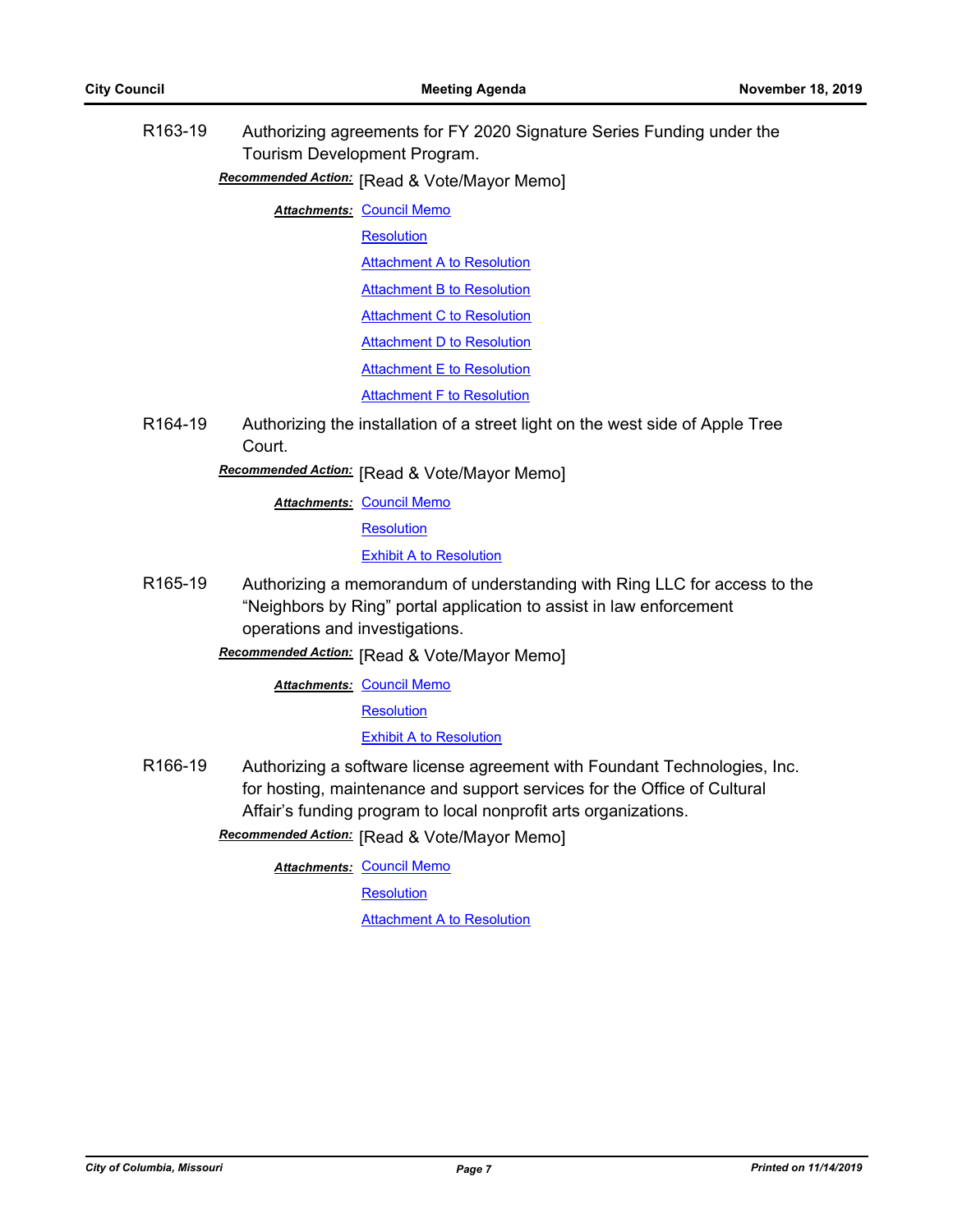# **VIII. NEW BUSINESS**

R167-19 Approving the Rock Quarry Road Corridor Plan; adopting the Stakeholder Recommendation and Implementation Matrix to serve as a guide for future policy and regulatory change applicable to the Rock Quarry Road corridor (Case No. 231-2019).

**Recommended Action:** [Read & Vote/Mayor Memo]

**Attachments: [Council Memo](http://gocolumbiamo.legistar.com/gateway.aspx?M=F&ID=7a4b8d54-4ccf-4e91-9876-e4bcd4a693a4.docx)** [Staff Report to the Planning and Zoning Commission \(10-17-19\)](http://gocolumbiamo.legistar.com/gateway.aspx?M=F&ID=31b84948-13b5-4d60-9e40-a01ead0cf011.docx) [Locator Map](http://gocolumbiamo.legistar.com/gateway.aspx?M=F&ID=ba5f32c6-afc6-4700-b0b6-a7a517baffdf.docx) [Excerpts from Minutes](http://gocolumbiamo.legistar.com/gateway.aspx?M=F&ID=d94e345d-49be-4d65-8451-8a0828247736.docx) **[Resolution](http://gocolumbiamo.legistar.com/gateway.aspx?M=F&ID=3520911c-276c-4c85-9fa8-21e447b0a9f6.doc)** [Exhibit A to Resolution](http://gocolumbiamo.legistar.com/gateway.aspx?M=F&ID=9712d705-15fd-46dd-9e55-515c9f0ddc06.pdf) [Exhibit B to Resolution](http://gocolumbiamo.legistar.com/gateway.aspx?M=F&ID=ecb9b66a-bfd9-44e2-990f-c56aa2a0102e.pdf)

# **IX. INTRODUCTION AND FIRST READING**

B348-19 Amending Chapter 29 of the City Code to establish use-specific standards governing the operation of short-term rentals (Case No. 31-2019).

Recommended Action: [Intro & 1st Read/Mayor Memo]

- **Attachments: [Council Memo](http://gocolumbiamo.legistar.com/gateway.aspx?M=F&ID=0b07c885-95f9-4ed5-9824-cf5f7841d4ee.docx)** [Chap. 29-3.3\(pp\) Text Amendment](http://gocolumbiamo.legistar.com/gateway.aspx?M=F&ID=877a6665-a6ed-477a-86ba-3d4cddd36f76.pdf) [Staff Report to the Planning and Zoning Commission \(10-10-19\)](http://gocolumbiamo.legistar.com/gateway.aspx?M=F&ID=5f717cc8-5b0c-4fac-9653-c6d9ad0072f9.docx) [Excerpts from Minutes](http://gocolumbiamo.legistar.com/gateway.aspx?M=F&ID=154747de-fb34-473d-9c50-6cb643fbaebf.docx) [Public Correspondence \(as of 10-4-19\)](http://gocolumbiamo.legistar.com/gateway.aspx?M=F&ID=89cfd37f-a6b4-4ab5-a2fd-349cb1ad3575.pdf) **[Ordinance](http://gocolumbiamo.legistar.com/gateway.aspx?M=F&ID=b11c31d6-dcb3-42ed-b8a0-1500fb198288.doc)**
- B349-19**\*** Authorizing a municipal agreement with the Missouri Highways and Transportation Commission for maintenance responsibilities associated with the construction of intersection improvements at Sinclair Road, Route K and Old Plank Road.

**Recommended Action:** [Intro & 1st Read/Mayor Memo]

**Attachments: [Council Memo](http://gocolumbiamo.legistar.com/gateway.aspx?M=F&ID=c968ec46-39f8-41b8-917d-7dd68d24cdb0.docx)** 

**[Ordinance](http://gocolumbiamo.legistar.com/gateway.aspx?M=F&ID=b014c179-d86a-4d69-ae97-a8651a021529.doc)**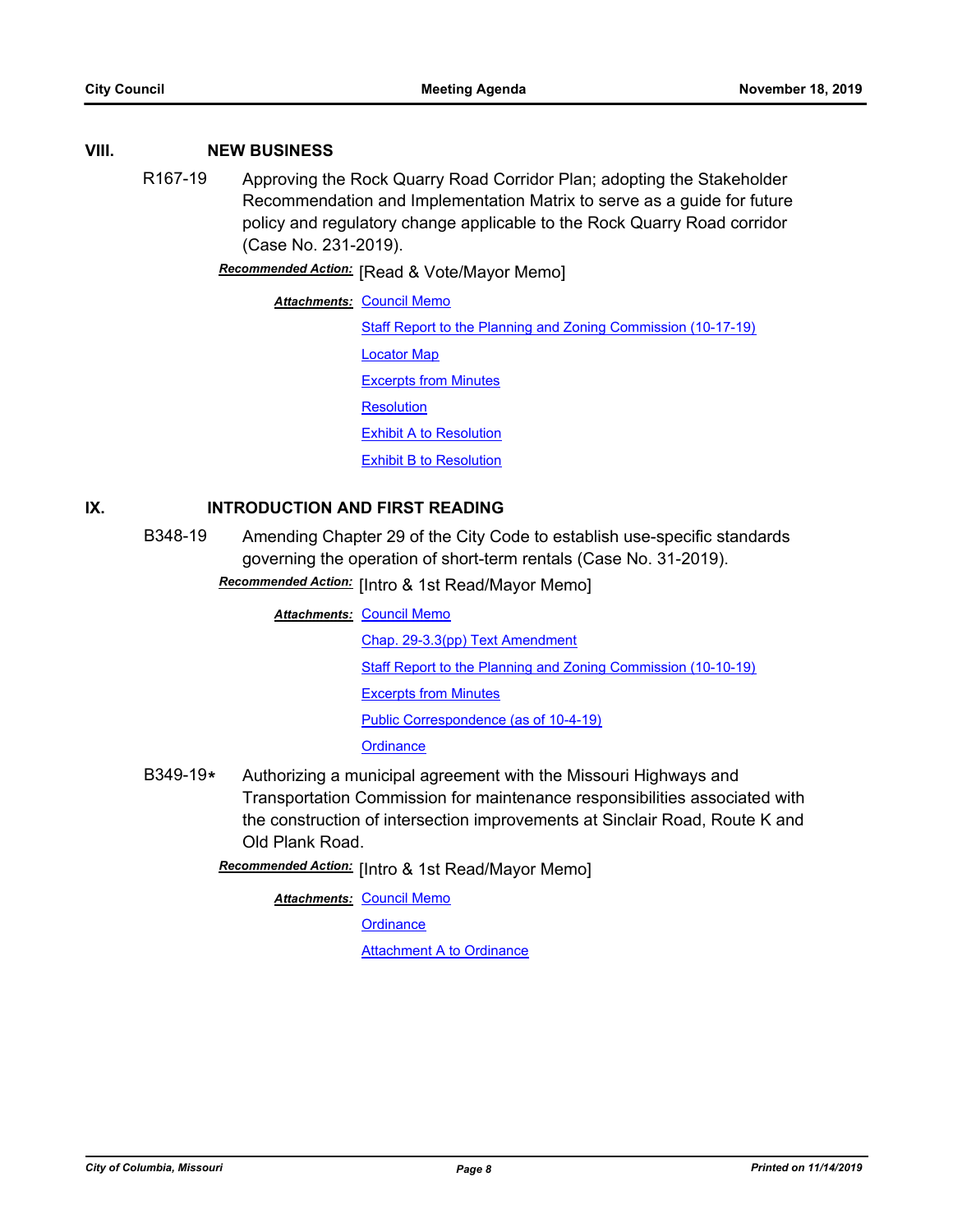B350-19**\*** Authorizing a municipal agreement with the Missouri Highways and Transportation Commission for maintenance responsibilities associated with the construction of intersection improvements at Keene Street and I-70 Drive Southeast.

Recommended Action: [Intro & 1st Read/Mayor Memo]

**Attachments: [Council Memo](http://gocolumbiamo.legistar.com/gateway.aspx?M=F&ID=50284367-0658-499f-a542-4ea0c4320419.docx)** 

**[Ordinance](http://gocolumbiamo.legistar.com/gateway.aspx?M=F&ID=af3e9dda-5389-4a28-8d2e-f38dec0601af.doc)** 

[Attachment A to Ordinance](http://gocolumbiamo.legistar.com/gateway.aspx?M=F&ID=574fd078-d17c-4d7f-b5a7-d39b1e9ff6f6.pdf)

B351-19**\*** Amending the FY 2020 Annual Budget by appropriating funds for upgrades to equipment and the elevator cars in the Eighth and Walnut (Plaza) and Tenth and Cherry municipal parking garages.

Recommended Action: [Intro & 1st Read/Mayor Memo]

**Attachments: [Council Memo](http://gocolumbiamo.legistar.com/gateway.aspx?M=F&ID=db63129b-fb6d-47a1-871b-a49850d0d0ef.docx)** 

**[Ordinance](http://gocolumbiamo.legistar.com/gateway.aspx?M=F&ID=4135fcbe-099e-4ba4-a703-e4497bc5869a.doc)** 

B352-19**\*** Authorizing the acquisition of easements for construction of a storm drain replacement project on a portion of South Greenwood Avenue.

**Recommended Action:** [Intro & 1st Read/Mayor Memo]

**Attachments: [Council Memo](http://gocolumbiamo.legistar.com/gateway.aspx?M=F&ID=1afb5575-dade-44bb-93cf-9c4a0fe851d4.docx)** [Location Map](http://gocolumbiamo.legistar.com/gateway.aspx?M=F&ID=71786d30-f064-4a5f-a9af-a785579ae2a1.pdf)

[811 S. Greenwood Project Graphic](http://gocolumbiamo.legistar.com/gateway.aspx?M=F&ID=0f5598bd-8c6e-47e2-a338-9dcffd17b40a.pdf)

[814 S. Greenwood Project Graphic](http://gocolumbiamo.legistar.com/gateway.aspx?M=F&ID=4acff93b-064c-4211-acb9-de7dcb910e10.pdf)

[815 S. Greenwood Project Graphic](http://gocolumbiamo.legistar.com/gateway.aspx?M=F&ID=2ca65909-ab53-4534-a686-f06e2776e70f.pdf)

[818 S. Greenwood Project Graphic](http://gocolumbiamo.legistar.com/gateway.aspx?M=F&ID=21c0802a-c021-4f37-afce-d14e41423f5d.pdf)

**[Ordinance](http://gocolumbiamo.legistar.com/gateway.aspx?M=F&ID=50e99322-2902-4fa7-bd48-27db0d530a27.doc)** 

B353-19**\*** Amending the FY 2020 Annual Budget by appropriating funds for certain private common collector elimination (PCCE) sewer improvement projects. **Recommended Action:** [Intro & 1st Read/Mayor Memo]

**Attachments: [Council Memo](http://gocolumbiamo.legistar.com/gateway.aspx?M=F&ID=def46734-c2b1-4ec5-be22-c069c4a0634a.docx)** 

**[Ordinance](http://gocolumbiamo.legistar.com/gateway.aspx?M=F&ID=fff9a482-4683-4175-a870-8735d507f3e0.doc)**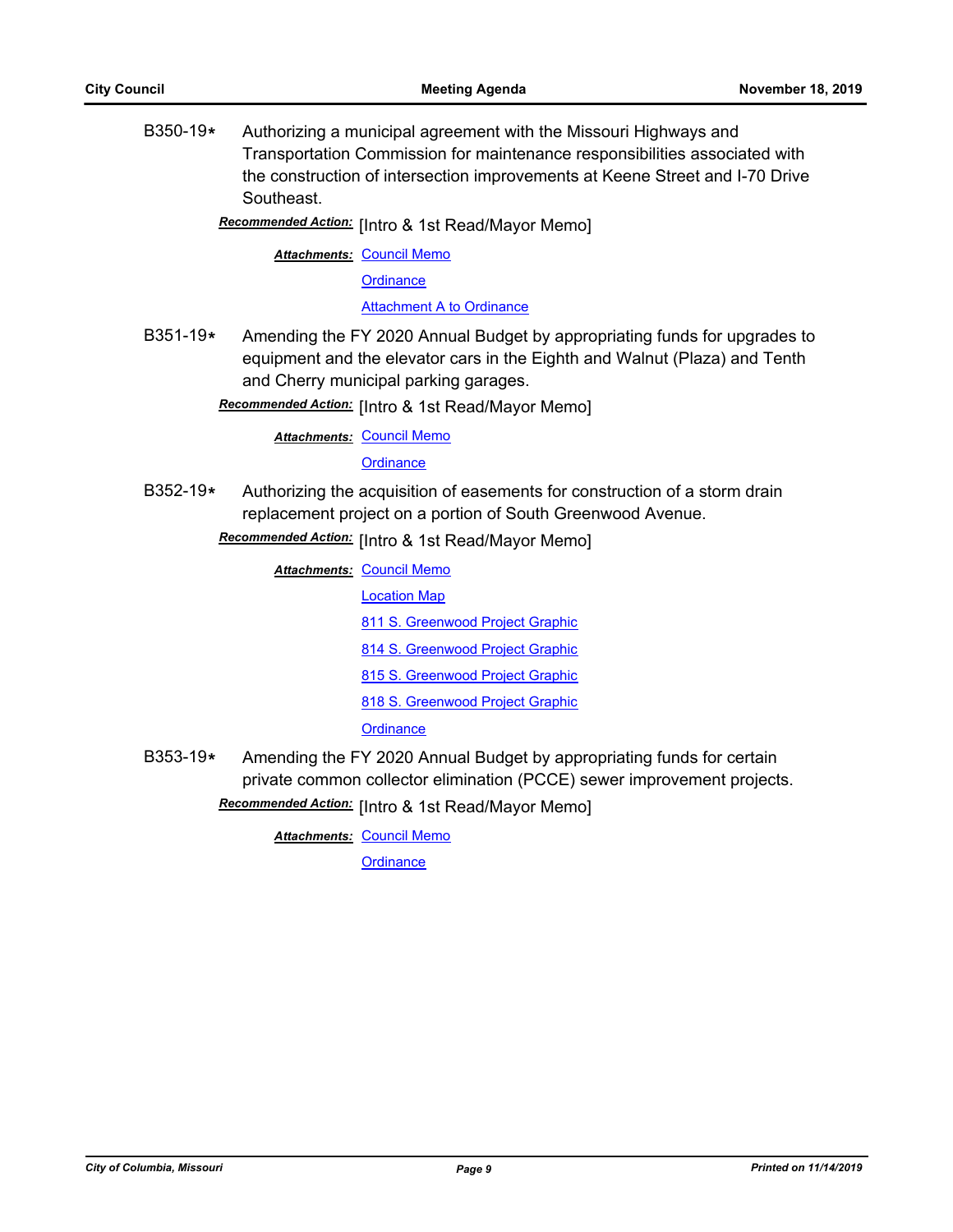B354-19**\*** Repealing Ordinance No. 024057 which authorized a sponsorship agreement with The Curators of the University of Missouri, on behalf of University of Missouri Health Care, for the use of its logo and signage in Court 3 within the Columbia Sports Fieldhouse located in A. Perry Philips Park; authorizing a revised agreement.

Recommended Action: [Intro & 1st Read/Mayor Memo]

**Attachments: [Council Memo](http://gocolumbiamo.legistar.com/gateway.aspx?M=F&ID=dcbbee43-6677-45c3-923b-ad4d9ec73f01.docx)** 

[Enacted Ordinance No. 024057](http://gocolumbiamo.legistar.com/gateway.aspx?M=F&ID=9d8a958e-67dd-4e37-b70d-aeb8cf008f53.pdf) **[Ordinance](http://gocolumbiamo.legistar.com/gateway.aspx?M=F&ID=ac98efe0-f4b5-43d4-97ee-832828c8e8c2.doc)** [Attachment A to Ordinance](http://gocolumbiamo.legistar.com/gateway.aspx?M=F&ID=ad414cc1-7dc4-4dae-bacd-b5cb3ec9a2f2.pdf)

- B355-19**\*** Amending the FY 2020 Annual Budget by appropriating funds from the 2019 Celebration of the Arts event.
	- Recommended Action: [Intro & 1st Read/Mayor Memo]

**Attachments: [Council Memo](http://gocolumbiamo.legistar.com/gateway.aspx?M=F&ID=64fdf0f8-2d52-4079-9c5f-9d68026ec88f.docx)** 

**[Ordinance](http://gocolumbiamo.legistar.com/gateway.aspx?M=F&ID=32e3e3ef-9606-44ed-b51d-b84648465caf.doc)** 

B356-19**\*** Authorizing a program services contract with the Missouri Department of Health and Senior Services for child care health consultation services.

Recommended Action: [Intro & 1st Read/Mayor Memo]

**Attachments: [Council Memo](http://gocolumbiamo.legistar.com/gateway.aspx?M=F&ID=6da3c05e-fb19-4e76-b861-4afd579b1dae.docx)** 

**[Ordinance](http://gocolumbiamo.legistar.com/gateway.aspx?M=F&ID=15ab162b-dc21-4a45-98a7-fc2b4d3f0727.doc)** 

## [Exhibit A to Ordinance](http://gocolumbiamo.legistar.com/gateway.aspx?M=F&ID=8909e175-74ea-4b90-b077-53380eec3161.pdf)

B357-19**\*** Authorizing an equitable sharing agreement and certification with the U.S. Department of Justice and U.S. Department of the Treasury detailing FY 2019 receipts and expenditures of shared funds by the Police Department. **Recommended Action:** [Intro & 1st Read/Mayor Memo]

**Attachments: [Council Memo](http://gocolumbiamo.legistar.com/gateway.aspx?M=F&ID=3e7ba4fc-d3cc-4cbe-955d-629be0edc686.docx)** 

[Guide to Equitable Sharing](http://gocolumbiamo.legistar.com/gateway.aspx?M=F&ID=5771fea9-b951-4c14-9053-e43e6a65c998.pdf)

**[Ordinance](http://gocolumbiamo.legistar.com/gateway.aspx?M=F&ID=161eb44a-6d97-4518-a6b9-324c346549b8.doc)** 

[Exhibit A to Ordinance](http://gocolumbiamo.legistar.com/gateway.aspx?M=F&ID=cdfecb5f-15e6-4ace-a3c8-cb161e3ce652.pdf)

B358-19**\*** Amending the FY 2020 Annual Budget by appropriating funds in the Police Department to hire temporary part-time employees to assist with municipal warrant entries and evidence purging.

Recommended Action: [Intro & 1st Read/Mayor Memo]

**Attachments: [Council Memo](http://gocolumbiamo.legistar.com/gateway.aspx?M=F&ID=1b15d4d5-51d4-4644-bb8d-287ef789f37a.docx)** 

**[Ordinance](http://gocolumbiamo.legistar.com/gateway.aspx?M=F&ID=5f817854-a1b1-41d0-b81d-66ef5523cb7b.doc)**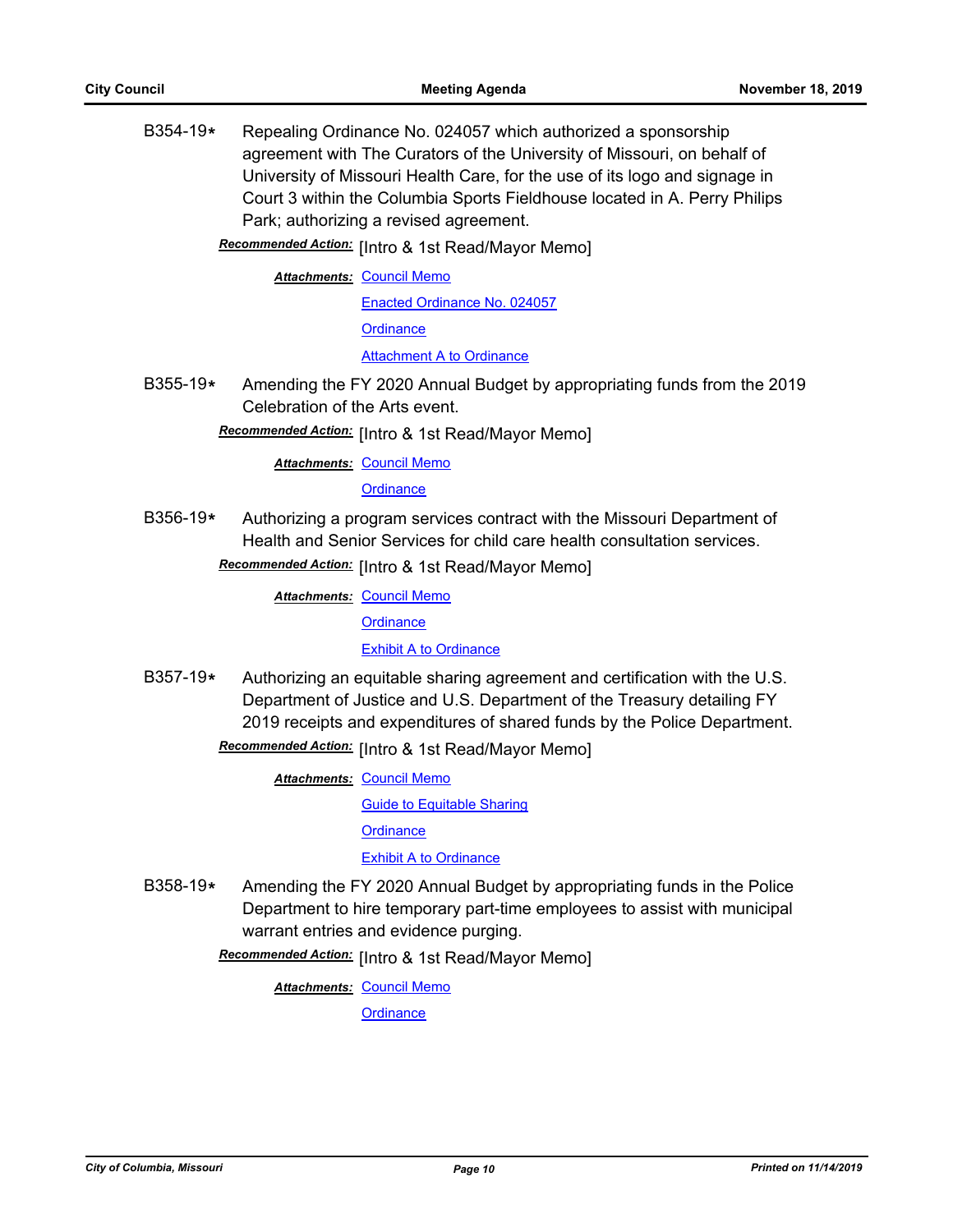**\*Non-zoning related introductory item that may be included on a future agenda as a consent item. Any such item can be removed from the consent agenda and placed under old business or new business at the request of a council member or any other interested person. The request must be made at the beginning of the council meeting at which the council bill or resolution is scheduled to be acted upon.** 

**\*\*Zoning related introductory item that may be included on a future agenda as a consent item. Any such item can be removed from the consent agenda and placed under old business at the request of a council member or any other interested person. The request must be made to the city clerk before noon on the Wednesday before the council meeting at which the council bill is scheduled to be considered for passage.**

**Non-asterisk items are expected to be included in a future agenda as a public hearing or an old business item.**

## **X. REPORTS**

REP103-19 Short Term Rentals.

**Recommended Action: [Memo]** 

*Attachments:* [Council Memo](http://gocolumbiamo.legistar.com/gateway.aspx?M=F&ID=da237dc6-8205-4a6a-892b-5a8fb1a21253.docx)

REP104-19 Potential Update to R188-81 - Rules for public hearings and comments before the City Council.

**Recommended Action: [Memo]** 

**Attachments: [Council Memo](http://gocolumbiamo.legistar.com/gateway.aspx?M=F&ID=f4262e91-0899-42ac-94b6-5f6554addb94.docx)** 

[R188-81](http://gocolumbiamo.legistar.com/gateway.aspx?M=F&ID=5feaf74e-8559-4655-b113-f6528fead78b.pdf)

[R179-77](http://gocolumbiamo.legistar.com/gateway.aspx?M=F&ID=8a0e60c5-f76a-458e-8e56-920137743c91.pdf)

REP105-19 Overview of CDBG and HOME Funding Policy Resolution.

**Recommended Action:** [Memo]

**Attachments: [Council Memo](http://gocolumbiamo.legistar.com/gateway.aspx?M=F&ID=4b4c8446-50d0-406a-8a78-d52212cb9334.docx)** 

[Council Policy Resolution CDBG-HOME 2020-2024-Clean](http://gocolumbiamo.legistar.com/gateway.aspx?M=F&ID=0d58d660-3611-4403-a089-bf6aafe4330c.docx)

[Council Policy Resolution CDBG-HOME 2020-2024 Marked-Up](http://gocolumbiamo.legistar.com/gateway.aspx?M=F&ID=544f6e8d-9cb6-4d7b-b74d-917cb2a216f2.pdf)

REP106-19 North 763 Community Improvement District - End of Fiscal Year Report. **Recommended Action: [Memo]** 

*Attachments:* [Correspondence from the CID](http://gocolumbiamo.legistar.com/gateway.aspx?M=F&ID=ed7e0662-a65d-4891-bfc8-2f783ba28f7e.pdf)

REP107-19 Correspondence from the Business Loop Community Improvement District. **Recommended Action: [Memo]** 

*Attachments:* [Letter from the CID](http://gocolumbiamo.legistar.com/gateway.aspx?M=F&ID=a6dc0845-d13f-4fba-8eb4-632afb5ad4db.pdf)